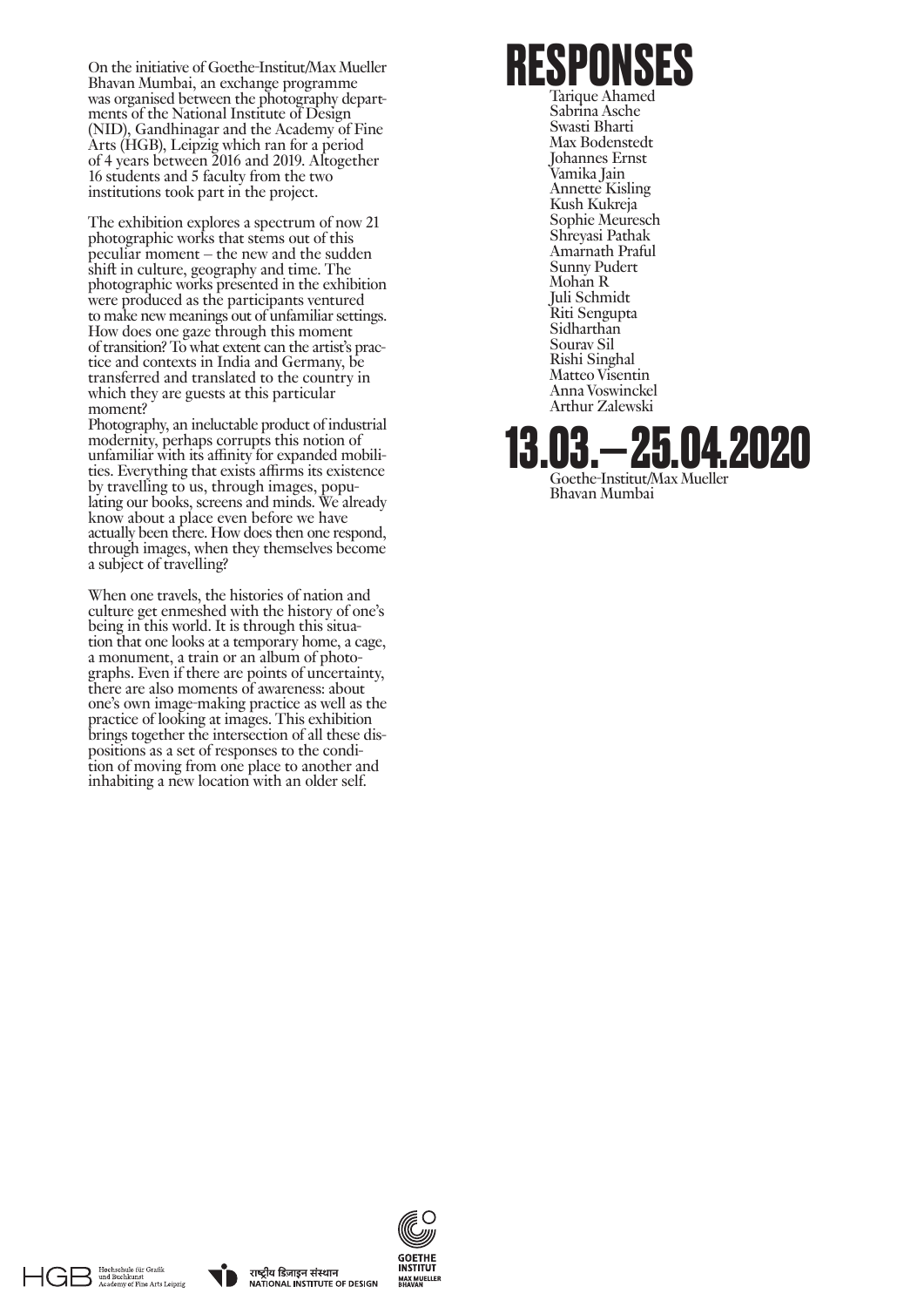

Was born in Gießen, Germany in 1990. From 2011 to 2019 he studied photography with Peter Piller and Tina Bara at the Academy of Fine Arts in Leipzig. He went on an exchange in 2014 to the Bezalel Academy of Arts and Design in Jerusalem, in 2015 to the École Nationale Supérieure des Beaux-Arts in Lyon and in 2017 to the National Institute of Design in Gandhinagar.

www.maxbodenstedt.net



Oh town of Gandhi, your roads are wide, your skies are blue, I will miss the time I had with you.

You welcomed me, smiled bright, green and clean, You were my home, What a wonderful place to have been.

#### **Untitled (Part of the series "Time always passes too quickly"), 2020, ongoing**

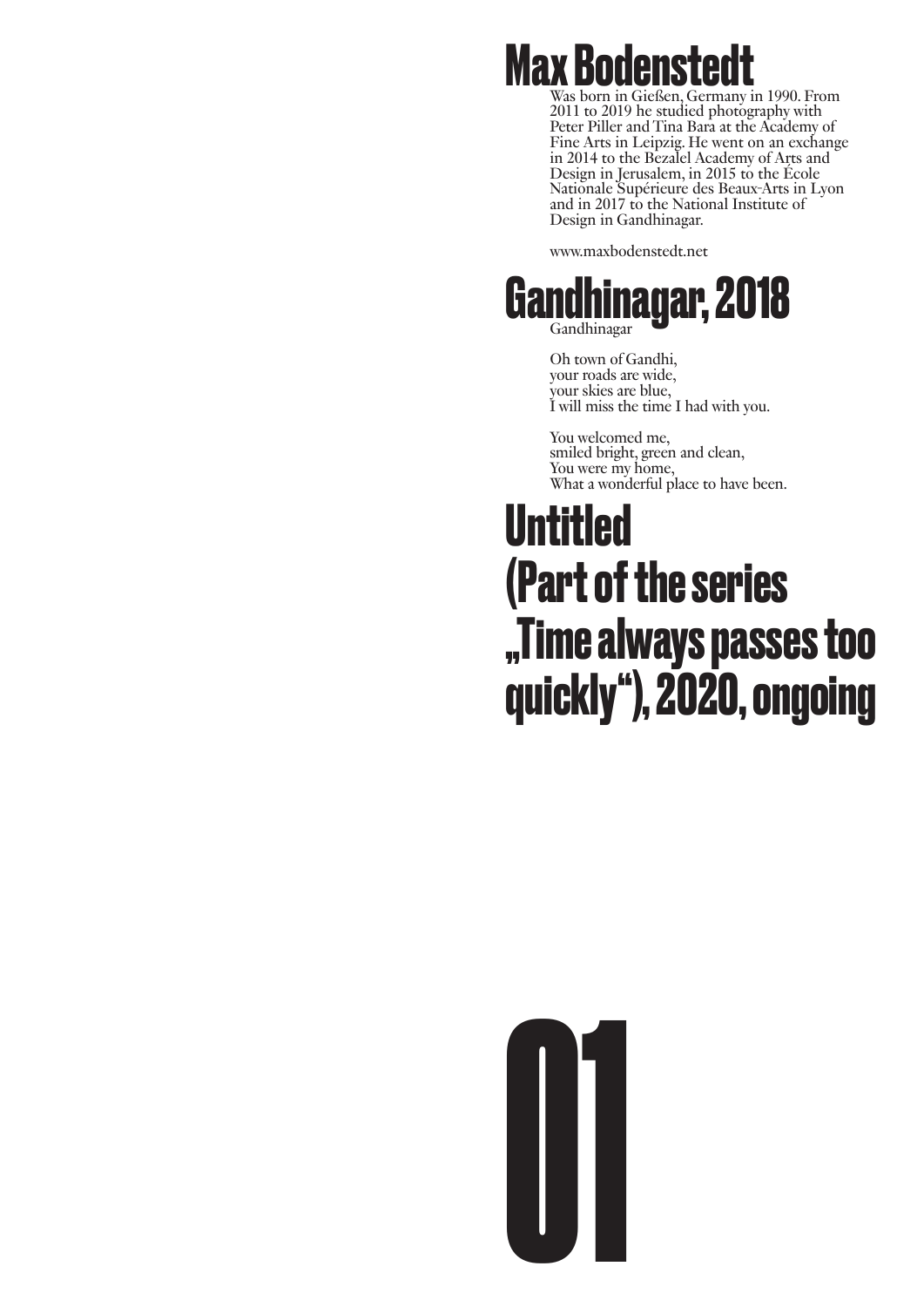#### **marnath Pra**f

Amarnath Praful is a visual artist and teacher who primarily works with Photography. Currently he is an Associate Faculty in the Master's program for Photography Design at NID mance, text, video, and found material – often guided by the landscape, folk traditions, cultural and political histories of Kerala, India. His pedagogical concerns are in the area of representational politics, history of photography in the subcontinent, intermedia image practices and cinema studies.

amarnath\_p@nid.edu @amaresthappan



1. I tiptoe on the horizon line.

2. Balance my gaze on the visible divide which separates the land from the sky.

- 3. Land is everything, but the sky is grey
- waiting for blue.
- 
- 4. I have 5 legs.<br>5. My feet impersonate an impressionist pain-
- ter who once sketched an imagined landscape.
- 6. My hands are cold from waiting.

7. I want to remember an imagined west from my childhood.

- 8. How to photograph a german landscape without social context on instant film.
- 9. Instant film  $=$  Latent image\*
- 10. Is chemical visceral than data?

11. A friend once told me that if you don't take care of your latent image\* It will vanish in 5 years.

12. Can this also pass off as a magic trick?

Photographs made in 2015, Stockholmer Allee, Hannover, Germany Text written in 2020, Gandhinagar, Gujarat India.



Sidharthan was born in Thiruvalla, India in 1994. His practice revolves largely around travel and associated inquiries relating to geography, culture and space. An architect by training, he joined the National Institute of Design in 2017 to pursue a Master's degree in Photography Design. He currently lives in Kochi, India.

sidharthan\_s@nid.edu @the.asid



to an unfamiliar geography that is completely foreign to them, the initial period is characterised by a feeling of 'in-between'ness. When all markers of a familiar geographic reality are left behind elsewhere, one almost lives in a fictional space for a bit. With time, the unfamiliar becomes familiar and this fictional space dissolves into a new lived physical reality. These photographs are the artist's explorations from the first two weeks of the exchange period, during which he was briefly suspended in the 'in-between



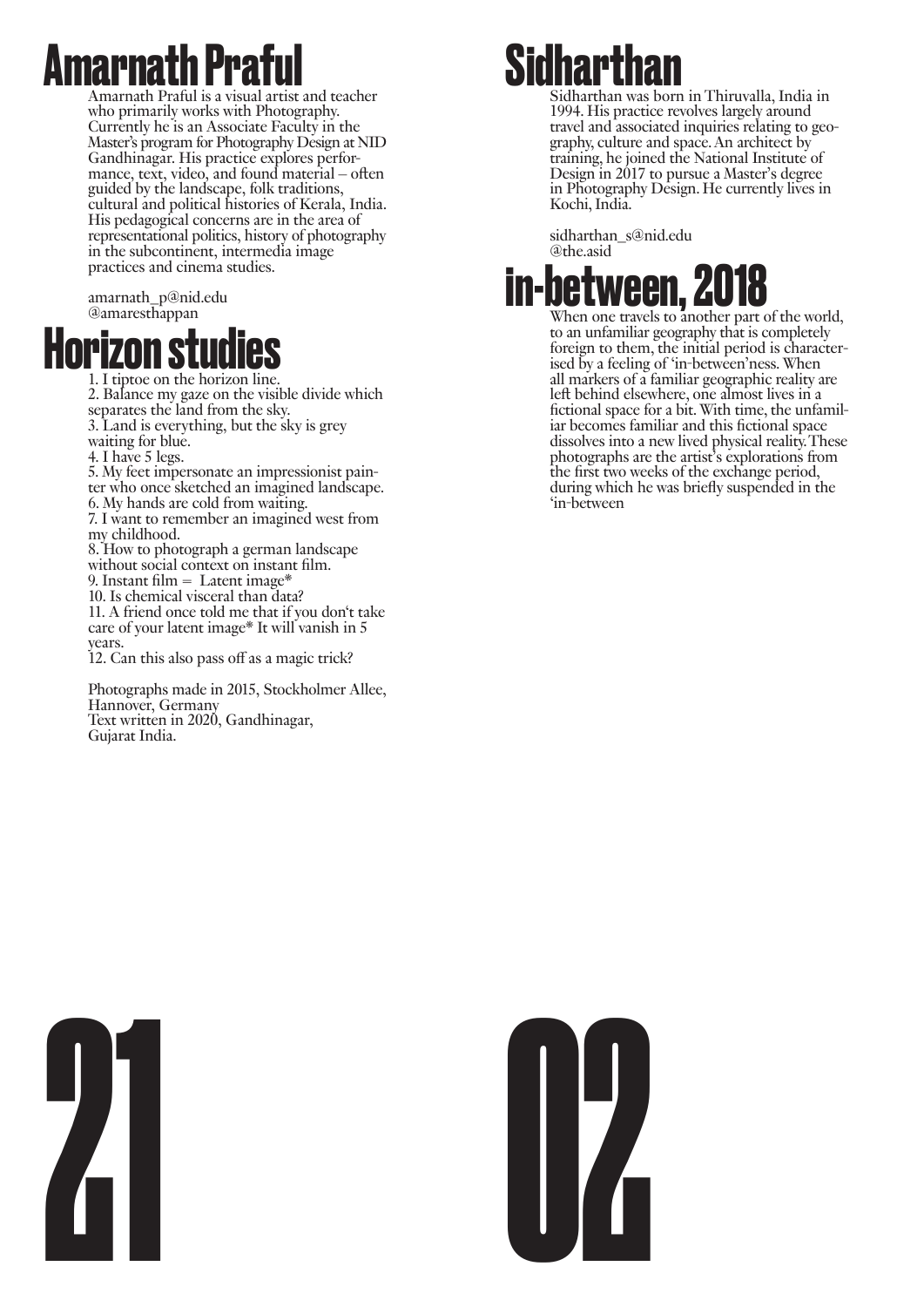#### **Arthur Zalewsk**

Arthur Zalewski (born 1971) is a German fineart photographer and artist. He studied at the Academy of Fine Arts in Leipzig with Astrid Klein and Joachim Brohm. Among others starting in 2011, he realized a series of book and photo projects with Spector Verlag Leipzig. Since 2014 Arthur Zalewski works as a lecturer in photography at the Academy of Fine Arts Leipzig. He lives in Leipzig.

#### **The Idea of the University (after Ian Wallace) 2015 - 2020**

For the work "The Idea of the University (after Ian Wallace)" I started to photograph in April 2015 at the Academy of Art in Leipzig where I work as a lecturer in photography. An attempt to document what surrounded me at work at that time. I continued this during my stay in 2017 at the National Institute of Design Ahmedabad, India.

Basically, I assume an essayistic understanding of photography, subjective and unsystematic. The choice of the relevant visual languages in relation to the object or the narrative is an essential part of my work. In this way, I have tried to create a network of relationships between the protagonists of the exhibition and the works shown there, between personal, general and purely practical demands.as lecturer in photography at the Academy of Fine Arts Leipzig. He lives in Leipzig.

#### **Sophie Meuresch (\*1994 in Braunschweig)**

studies Photography in the class of Heidi Specker at the Academy of Fine Arts Leipzig. In September 2018 she received a bachelor's degree in Photography of Folkwang University of the Arts in Essen. In addition, she was enrolled in the Media School of Angela Melitopoulos at the Royal Danish Academy of Fine Arts in Copenhagen in 2016/17. Exhibitions have been in Berlin, Montepulciano, Copenhagen, Essen, Leipzig and Darmstadt. Her bachelor's project, the self-published book "Nichts bleibt vergessen" was exhibited at Folkwang Finale in Essen in 2018. Together with Jana Mila Lippitz she had a one-monthresidency in Vairano, Ticino, Switzerland in May 2018. In September 2017 she had a residency at Kolleg für Musik und Kunst in Montepulciano, Italy, where she collaborated with Elisa tallation somo. 2016/17 she gained a grant of Deutschlandstipendium and since 2017 she has been a scholarship holder of the Studienstiftung des deutschen Volkes. Sophie Meuresch lives and works in Leipzig.

sophiemeuresch.com @instagram.com

# **Composition**

The work reflects the artist's interest in structures, surfaces, materials and how human beings correlate with them. We see details of historical architecture, steps and different kinds of models out of steel and wood. The dimension of the objects in the images are elusive. Most of the spaces seem fattened by the image-taking process; they turn into a repetitive pattern. Some images capture a man building self-supporting structures with small wood sticks and big hands: a fragile situation, that oscillates between destruction and composition. A moment, that is omnipresent in a world, that suffers under the hands of humankind. Nevertheless, a huge fascination for human creation emerges from the work. As very little spaces can be attached to specific places, there is a certain placelessness, that gets increased by the fact of having mixed images from India and Germany. A composition can be found in two levels: in the dense net of lines and strings from the images and in the bigger dimension of the wall installation, where the images speak with one another and open up different reading directions for the viewer.



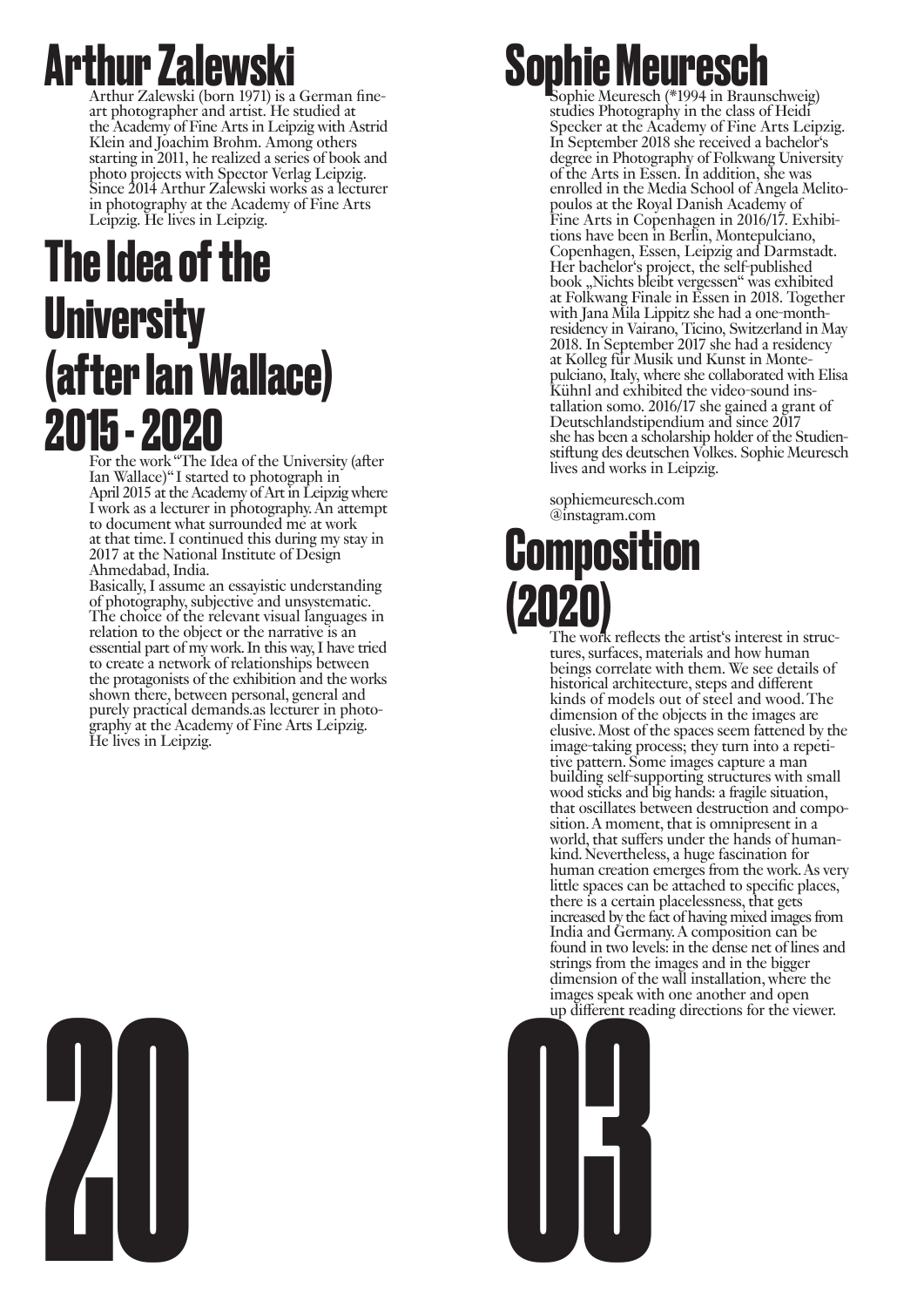#### **Juli Schmid**

Juli Schmidt lives and works in Berlin and Leipzig.

Since 2015 Photography in the class of Heidi Specker, Academy of Fine Arts Leipzig 2019 – 2020 Sculpture in the class of Monica Bonvicini, Berlin University of the Arts 2013 – 2015 Master Sociology, University of Bielefeld

2012 – 2013 Traveling through South America (Argentina, Bolivia, Peru, Ecuador, Colombia) 2011 – 2012 Voluntary work in Santiago de Chile, Chile

2006 – 2011 Bachelor Sociology and Pedagogy, University of Wuppertal

julischmidt.de @\_julischmidt\_

#### **Transcending matters**   $\binom{2018-2019}{s$  Six thousand kilometers from home. It's not six

million light-years from Earth, but at least it's a significant initial approach. And sometimes it should be exactly about that: An impression of strangeness that sharpens perception and transcends the ways of thinking as well as routines of action and the certainty of natural standards. It's like in Stanislaw Lem's novel Eden: Five astronauts crash on an unexplored planet. While struggling out of the shattered spaceship without any major injuries they enter a world that questions all knowledge of shape and form. It's a world where the crew reaches their limits of conventional means of thought and language. The scientists explore the organic and inorganic phenomena as well as the social coexistence of the inhabitants and try to draw a picture of the planet despite their anthropocentric worldview.

#### **Tohan**

Mohan R was born in Chennai in 1995. After completing his bachelor in Visual Communication from Madras Christian College, he went on to work in the field of advertising as a brand strategist for two years. Wanting to follow his interest, he joined the National Institute  of Design in 2018 to pursue his masters in Photography Design and is currently studying there. He recently attended Hochschule für Grafik und Buchkunst, Leipzig, Germany as an exchange student in winter 2019. Mohan is intrigued by the historicity and transition of spaces. He enquires and documents this phenomenon through photography and imagemaking. He is also interested in working with archives and multimedia.

mohan\_r@nid.edu @mad\_mohan

#### **The History Remains, 2019**

Germany used to traditionally import its cotton yarn from England and Switzerland. The taxes on imports of coarse-grade thread were high and demand for cotton rose drastically. In June 1884, the Leipziger Baumwollspinnerei Aktiengesellschaft bought a plot of ten hectares in Leipzig, Germany and erected the largest cotton mill of continental Europe (it remained the largest till 1907). The result was a fascinating factory town with workers' housing, garden and own kindergarten. Up to 4,000 people used to work here in three shifts. Since the termination of cotton yarn production in 1992, talks were going on to demolish the colossal structure. But some artists came forward to revive the once-abandoned factory space. Today Spinnerei is an artists' settlement with over hundreds of studios and galleries. Even though the interiors of the factory aren't recognisable due to constant renovations, the exterior is almost untouched or carefully restructured in some parts. The artist's photographic enquiry here focuses primarily on the historicity of this space and its transformation over time.



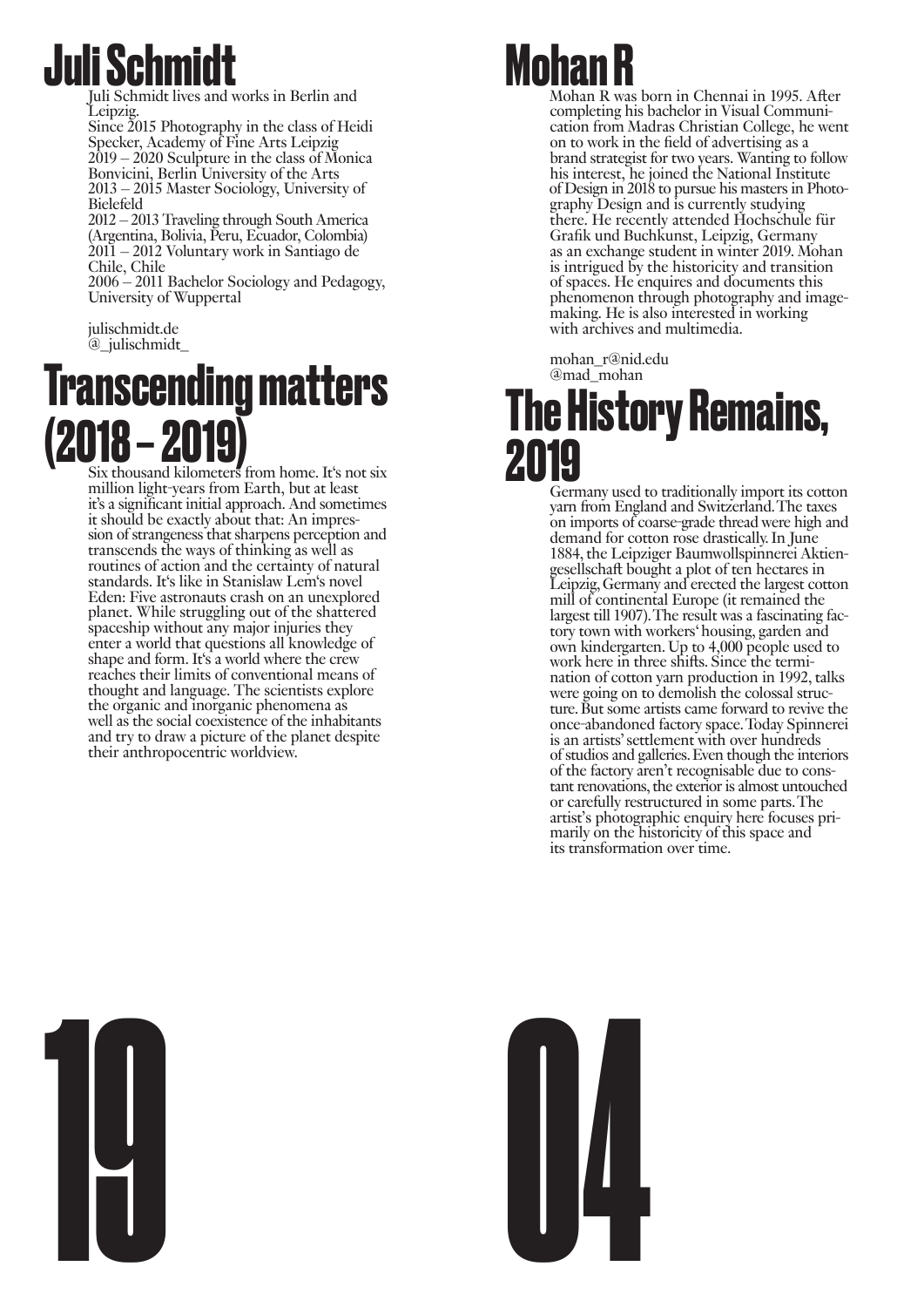**Riti Sengupta** Born in 1993, Riti completed her Bachelor's Degree from Lady Brabourne College, Calcutta. She is presently pursuing a Master's in Photography Design at the National Institute of Design, Gandhinagar. As a student with a scholarship from the Goethe-Institut, she was part of an exchange program in 2016 at Hochschule für Grafik und Buchkunst (Academy of Fine Arts) Leipzig, Germany. She was also an Invisible Photographer Asia Art Awards 2018 finalist and the recipient of the NOOR Stanley Greene Scholarship in 2018. Her works have been published in magazines and newspapers such as The Hindu, PIX and Campus Diaries. She has developed a keen interest in editorial writing and photo books, alongside photography.

#### @riti\_sengupta **In Another Country, 2016**<br>During her stay in Leipzig, Sengupta was visi-

ting the temporary homes of people who had sought refuge in Germany, far away from their homeland. They became friends. Through the course of their conversations, the artist began collecting their photographs and memories from the places that they had left be- hind. This work is a collective photo album of the people she met.

#### **Johannes Ernst**

Johannes Ernst lives and works in Leipzig, Germany. He studied visual communication at the University of Applied Sciences Düsseldorf and photography at Hochschule für Grafik und Buchkunst Leipzig (HGB Leipzig). Currently he is a "Meisterschüler" in the class for Photography and Media guided by Joachim Brohm at the HGB Leipzig.

# **Recovery, 2019** On New Year's Eve 2019, 11 months after the

exchange project between the National Institute of Design Ahmedabad and the Academy of Fine Arts Leipzig, a hard drive was stolen from my backpack at Frankfurt Central Station. It contained my entire photographic archive about Indian modernism. The loss was irreplaceable. A few weeks later I was back on a flight to Delhi.This time I had the possibility of a reconstructive perspective when re-photographing places that I had previously visited. Among other places, I visited the Hunnarshala Foundation in a small town of Bhuj, near the Pakistani border in the state of Gujarat. After the devastating earthquake in 2001, the Hunnarshala Foundation was founded by Indian scientists, architects and designers, to offer the people of this region new job oppor- tunities and apprenticeships. During the reconstruction, it became clear that many of the artisans had a huge knowledge of traditional building techniques, revealing the strengths of original building systems and forms. Through collaboration and various construction projects, the local workers can expand their technical skills and artistic craft, and establish their own companies. The research of modern building science combined with traditional knowledge, advances the commitment for the production of high-quality buildings, infrastructures and social spaces. This applied research shows that there is a sustainable method of knowledge transfer, which requires not only an understanding of technology but also that of people and places. This humancentered design approach was the original inspiration for me to reconstruct these social space photographically and convert it into the medium of a photobook.



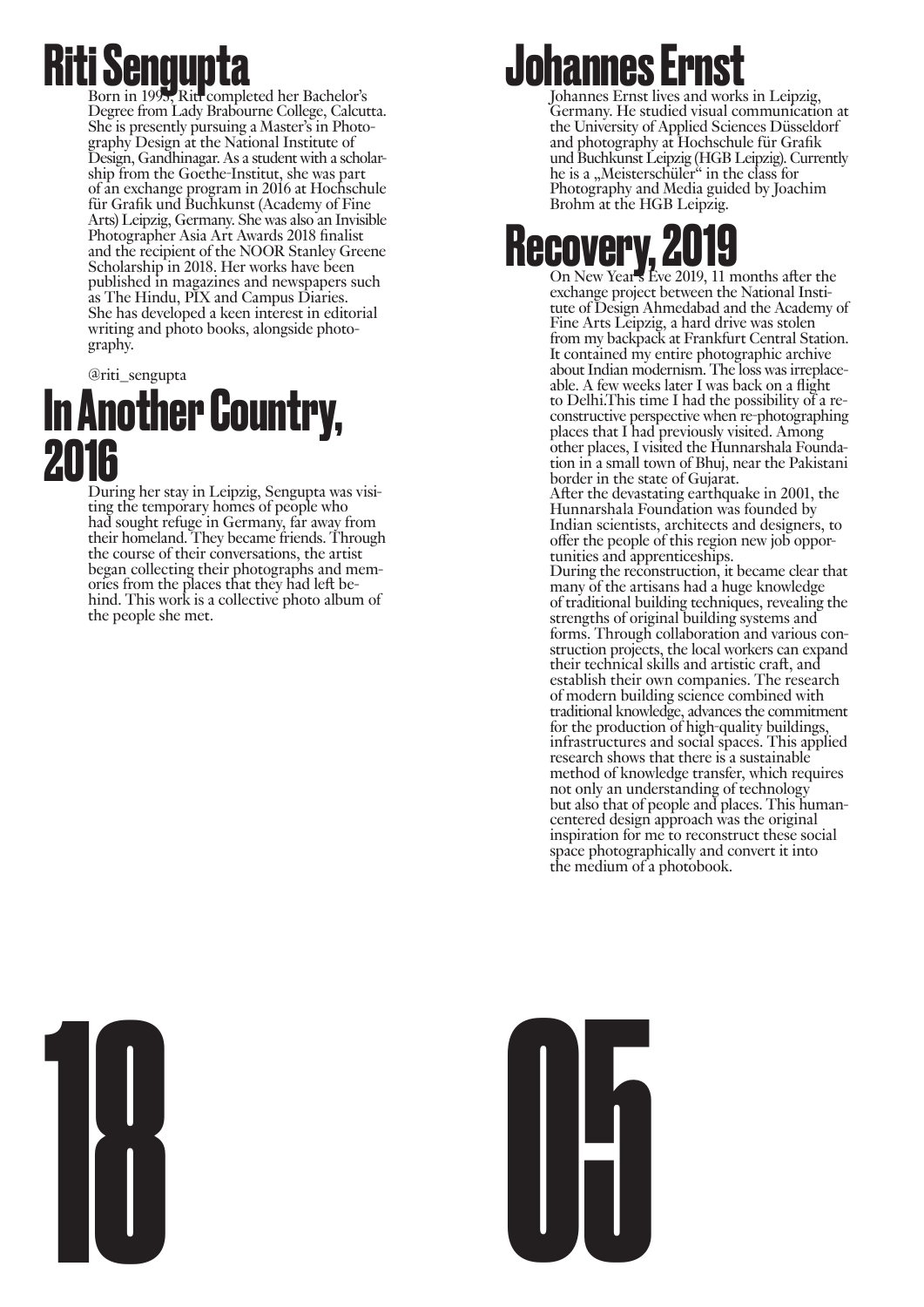## **Kush Kukreja** Kush Kukreja was born in Delhi, India in 1994.

He is presently a student of the Photography Design program in at the National Institute of Design, Gandhinagar. His practices and enquiries root majorly in the 'post-truth' era. His photographic enquiries discourse on the idea of fictionality and non-fictionality around the idea of an image, the interlinkages within other art forms, and politics of representation. He has also worked with "Third Space Collective" as an assistant director, which is a theatre group based in Delhi, for almost a year.

#### @kushkukreja **397101115, 2019** The project was an attempt to build a narrative

about the city of Leipzig. The artist took several trains to reach different ends of the city, photographing architecture, built environ- ment and text which responded to the socialist housing societies and the naturalisation that he could see around the city of Leipzig.

#### **Anna Voswinckel**

Anna Voswinckel is a Berlin-based artist and curator with a background in Visual Communication, Cultural and Gender Studies. In her artistic practice, she combines curating, photo- graphy, writing and graphic design. From 2012 to 2018 she was teaching at the photography department of Hochschule für Grafik und Buchkunst Leipzig.

#### **Strasse der Erinnerung,** Berlin, 2018<br>
"Straße der Erinnerung" (Road of Remem-

brance) is a publicly accessible private monument parkour in the Berlin district of Moabit. It consists of several busts of famous personalities of the arts, sciences and politics, who according to the monument's founder Ernst Freiberger, a german entrepreneur and real estate manager, "achieved extraordinary things and demonstrated exemplary attitude in the most difficult times". The busts are presented on pedestals, most of them carrying citations of the person. The "Road of Remembrance" was installed at Freiberger's real estate property, "Spreebogen" in Berlin-Tiergarten, an office and industrial park. By establishing a publicly accessible monument on a private space, the entrepreneur not only cements cultural hegemony through the process of compilation but primarily seeks to gentrify his real estate property through statements of artists who would turn over in their grave if they saw busts and statements of themselves in front of this built environment.

#### **Institute of Indology,**  Ahmedabad, 2019

designed in 1962 by Balkrishna Doshi. Its purpose was to house ancient manuscripts, a research center and a museum, which exists until today.



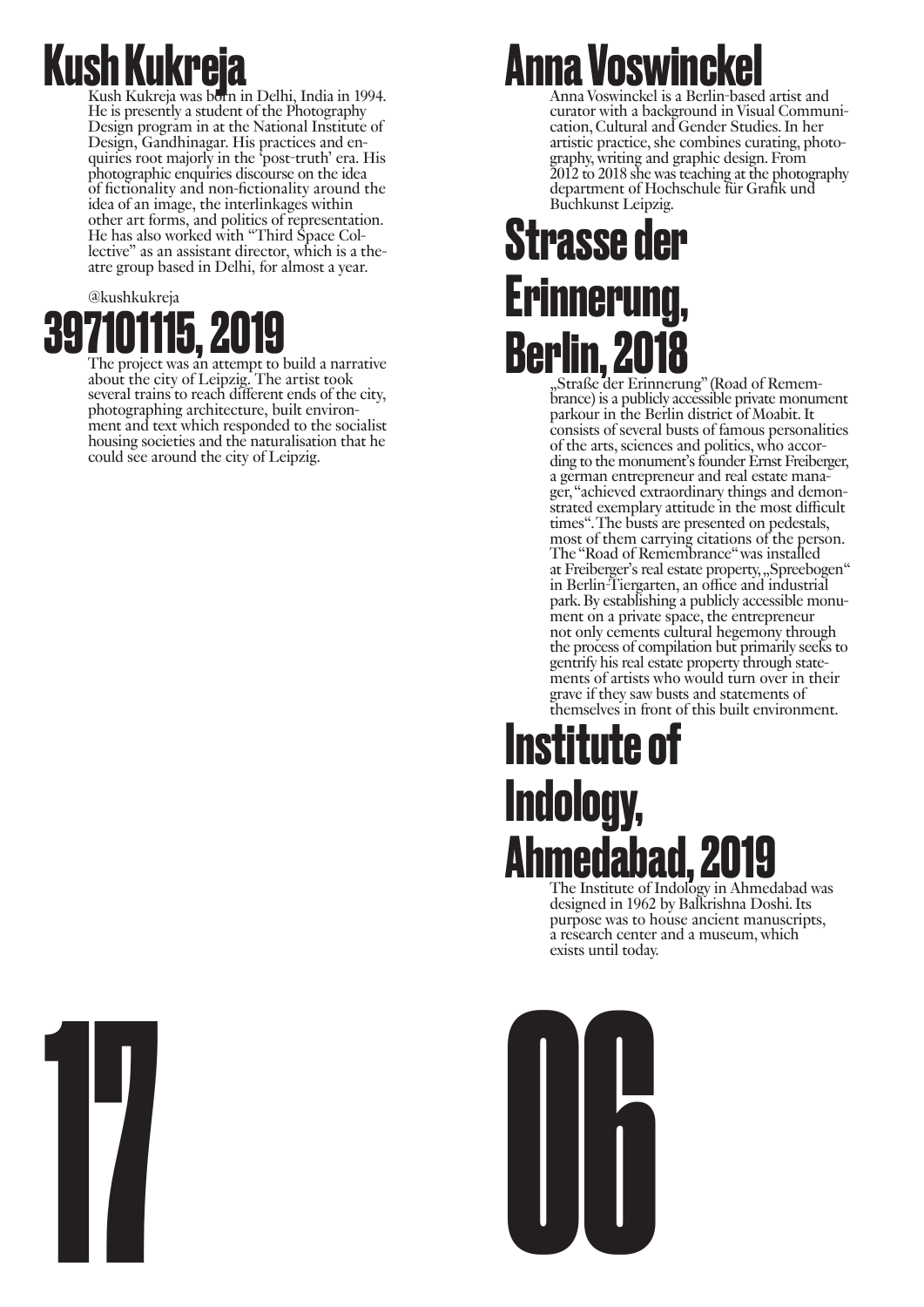#### **Sabrina Asc**

Sabrina Asche (b. 1981 Blankenburg, Germany) is a multi-disciplinary visual artist who works with photography, video, sound and text as well as diverse techniques of arts and crafts like silk screen printing. In 2010 she was awarded a scholarship from the Federal Ministry for Research and Education to study photography at the University of Fine Arts Braunschweig. As the recipient of a German Academic Exchange scholarship (ISAP/DAAD) in 2013, she spent a semester studying in the Fine Arts Department at the Institute Technology Bandung, Indonesia. After completing her BA in Photography in 2014, she spent some time living and working in Bangladesh. In October 2014, she was accepted into the MA program and Class of Fine Art Photography and Moving Image under Prof. Tina Bara, at Academy of Fine Arts Leipzig where she graduated in February 2020. During her MA studies, she advanced her work about empowering structures between gender and labour, and vestimentary communication. A Goethe Institute scholarship in 2018 afforded another study semester abroad at the National Institute of Design in Ahmedabad, India. Globalisation and labour, production and conditions, emancipation and the understanding of values and sustainability are factors, that permeate her artistic practice and work.

### Pattern, global, 1954

Association Building" and is the headquarters of the employer's association founded in 1891. It is committed to promote and protect the interests of the organised sector of the textile industry in and around Ahmedabad – one of the most important industrial locations in India. Designed by Le Corbusier and completed in 1954, the building symbolises the activities of this association. It is described as a modern monument and a landmark of architectural history and testifies to the early modernist aspirations of a community of industrialists. The building material, described as "Béton Brut", with its varied rhythmic surface structures, is the focus of this work. Pixels become grid dots and, like a fabric, are interwoven through a manual process.

"Pattern, global, 1954" explores the creation of tended for series production. The work resists mass production through a manual work process that is inscribed in the large-format silkscreen prints; a dialogue that, then and now, focuses on the mutual transfer of knowledge.



#### **Vamika Jai**

Vamika Jain was born in Meerut, India. She finished her Master of Design in Photography at the National Institute of Design, India in 2019 and graduated as an architect in 2016. Her practice is an inquiry into the environment, ecology, places, non-places and intersections of popular culture and visual media. She is interested in working with photographs, collages, text, sound and installations. Through her work, she intends to make people inquisitive about their interaction with technology and more aware of the perception of natural and urban landscapes.

vamikajain.com jainvamika@gmail.com @thewildcharm

#### **When I Couldn't Look Them In The Eye, 2017**

tutions of entertainment and awareness channels about animals. They are popularised amongst children as places to 'look' at their favorite animals. Under the umbrella of knowledge and conservation, is it right to keep animals in constructed cages? The gaze projected on animals in menageries is intrusive and voyeuristic. Humans, greedy for a better view, constantly desire to get closer to these animals in the enclosures. The project is an in- quiry into the human gaze on animals and their quiry into the human gaze on animals and their<br>interaction with them in a human-controlled setting. The project has been photographed in India, Germany and the Czech Republic and finds a similar pattern in human behavior around zoo animals across all three countries.

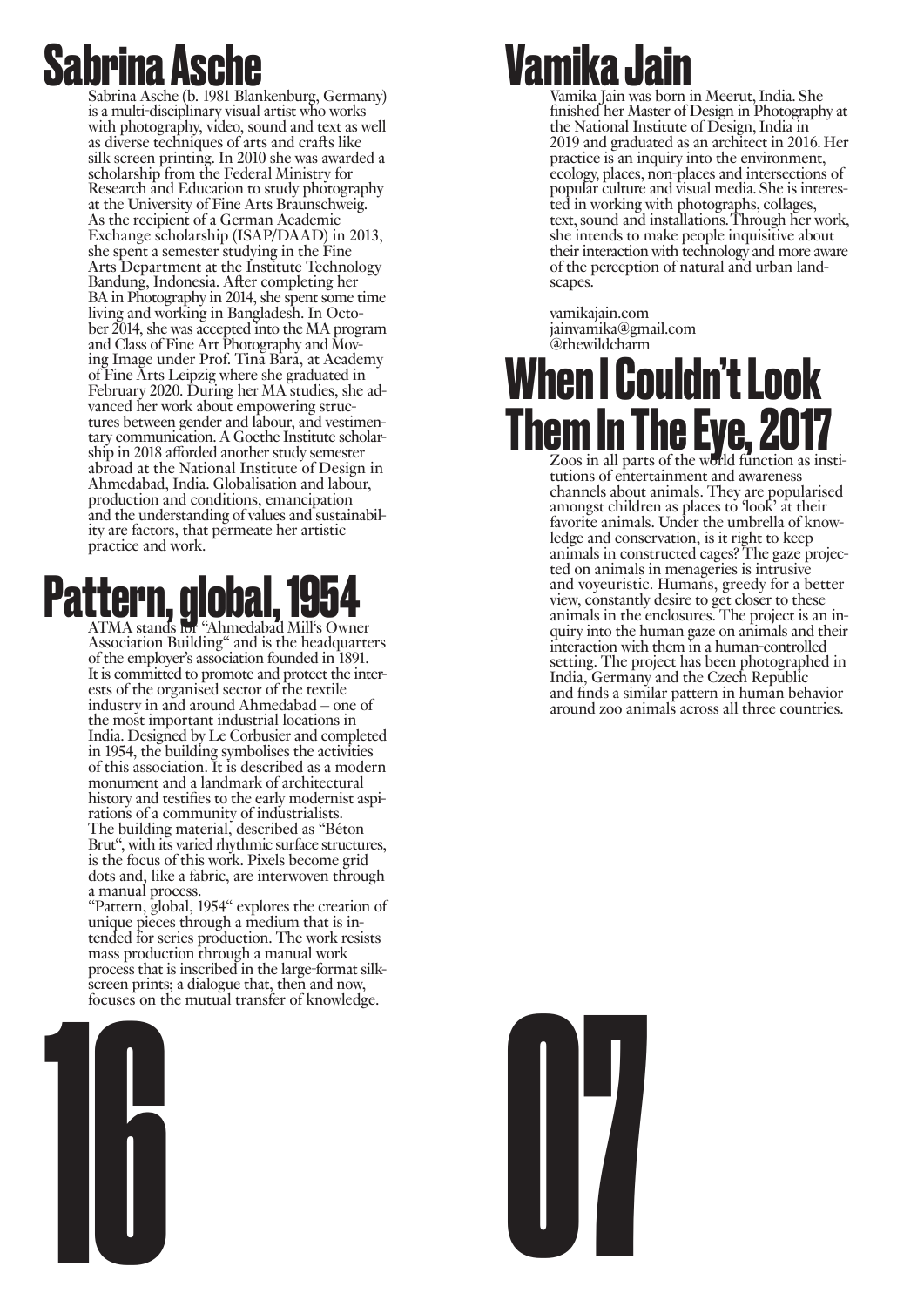## **Shreyasi Pathak** Was born in Pune, India. Her

practice explores the issues of environment, gender; representation. Her practice lies in re- search as well as phenomenological responses. She works with photography, found objects, text, sound, and installation. She has a bachelor's suing a master's degree in Photography at Nati-<br>onal Institute of Design, Gandhinagar. In 2019 she was a part of Spinning Triangles sum- mer school at S A V V Y Contemporary, Berlin (Germany).

@wannabegarbagewarrior



**UNICED, 2017**<br>The body of work brings together various regis-<br>ters of speech from different sources (books, articles, interviews, blogs, etc.) to talk about the idea of looking and the gaze. The work also intends to raise questions about one's position in their immediate context and in the larger picture. The photographs and the screenshots have been printed and selectively blackened with charcoal to leave only slits, as if peeping or peering at the text, as if viewing becomes a clandestine act.

#### **Matteo Visentin**

Matteo Visentin, \*1988 in Treviso (Italy). He studied visual art at IUAV in Venice (Italy). He currently lives in Leipzig (Germany) and studies photography at HGB.

# **medleys, 2019**<br>A Holobiont is , an assemblage of host and the many species living in or around it". Holo-

bionts are organisms made of a simpler form. of organisms that co-exist symbiotically and whose interaction allow the whole to function. In holobionts, the whole, as one organism, can only function when all its constituting part exist autonomously and through their interactions and collaboration guarantee the structure to survive and flourish. Reciprocal frames are self-supporting structures built using only wood rods, not joined with any kind of ropes or nails. The fundamental concept of reciprocal frames is that of the mutual action -or relationships-: every rode supports and is supported by another rode so that the structure can only stand if all its constituting elements are in balance. The failure of a single element may lead to the failure of the whole structure. Because of the lack of any other kind of support that ties the elements together, self-supporting structures only result in collaborative work.



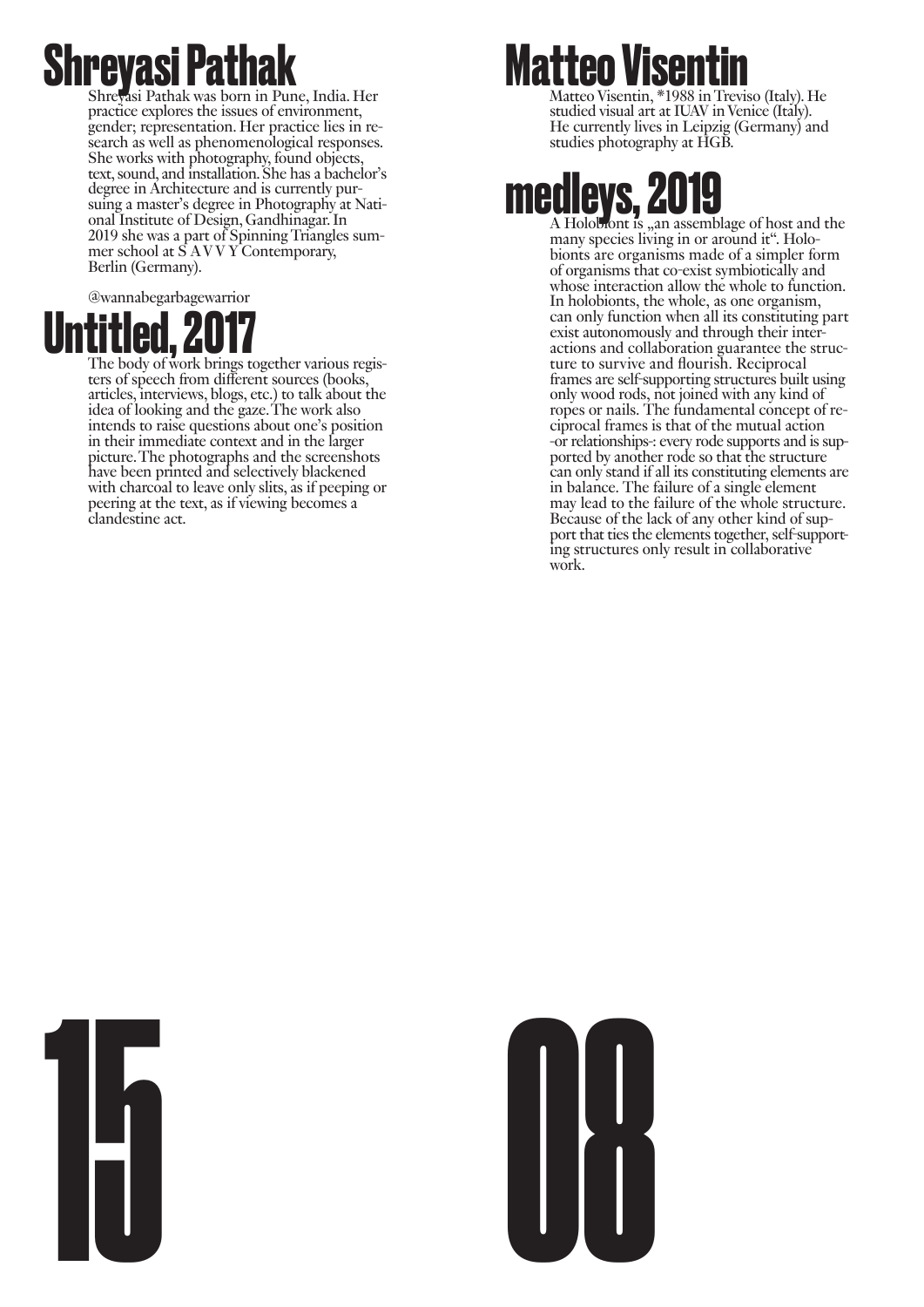# **Tarique Ahamed**<br>Tarique Ahamed was born in Kozhikode,

India in 1995. He primarily works with photography and video. Through his practice, he engages with notions of memory and time, past and present, and still and moving image. His interest in photography arrived through his deep investment in cinema. He is currently pursuing a master's degree in Photography from the National Institute of Design, Gandhinagar.

#### @\_tarique\_ahamed **Something about moving from a place to another, 2018** These photographs were made during travels

around Europe, through the frame of a moving train window. The subject of the photographs reminisces two very important motifs in the history of lens-based media: the train and the window. Reminiscing the Lumiere's train and the window at Le Gras, the series marks a quintessential moment of transit.

#### **Sourav S**

Sourav Sil was born in Kolkata, India in 1994. He is presently a student of the Photography Design program at the National Institute of Design (NID), Gandhinagar. Through his practice, he attempts to inquire into the relationships between reality and representation, history and culture, memory and politics, and time and image. He usually works between and across various media and forms: image, text, book, print and sound. His work on the architecture of NID was part of the exhibition "Modernism in India – Through NID Archives" in Museo Cabanas, Guadalajara, Mexico (2019-20).

sourav\_sil@nid.edu @eyegesamtkunstwerk

#### **A Travelogue for Windows, 2018**<br>In the duration of the exchange program, Sil

had travelled to fifteen cities in ten different countries in Europe. In none of the journeys that he made, he carried his camera. Only when he would return, in between the journeys, to his temporary home in Leipzig he felt the impulse to look through the viewfinder: to look at the windows of his apartment and think about a photograph he had once found in a book about architecture – an image of Sigmund Freud's chamber, of the mirror that hung on the mullion of one of its windows; an image that he could neither forget nor recollect in those fleeting moments of disenchantment



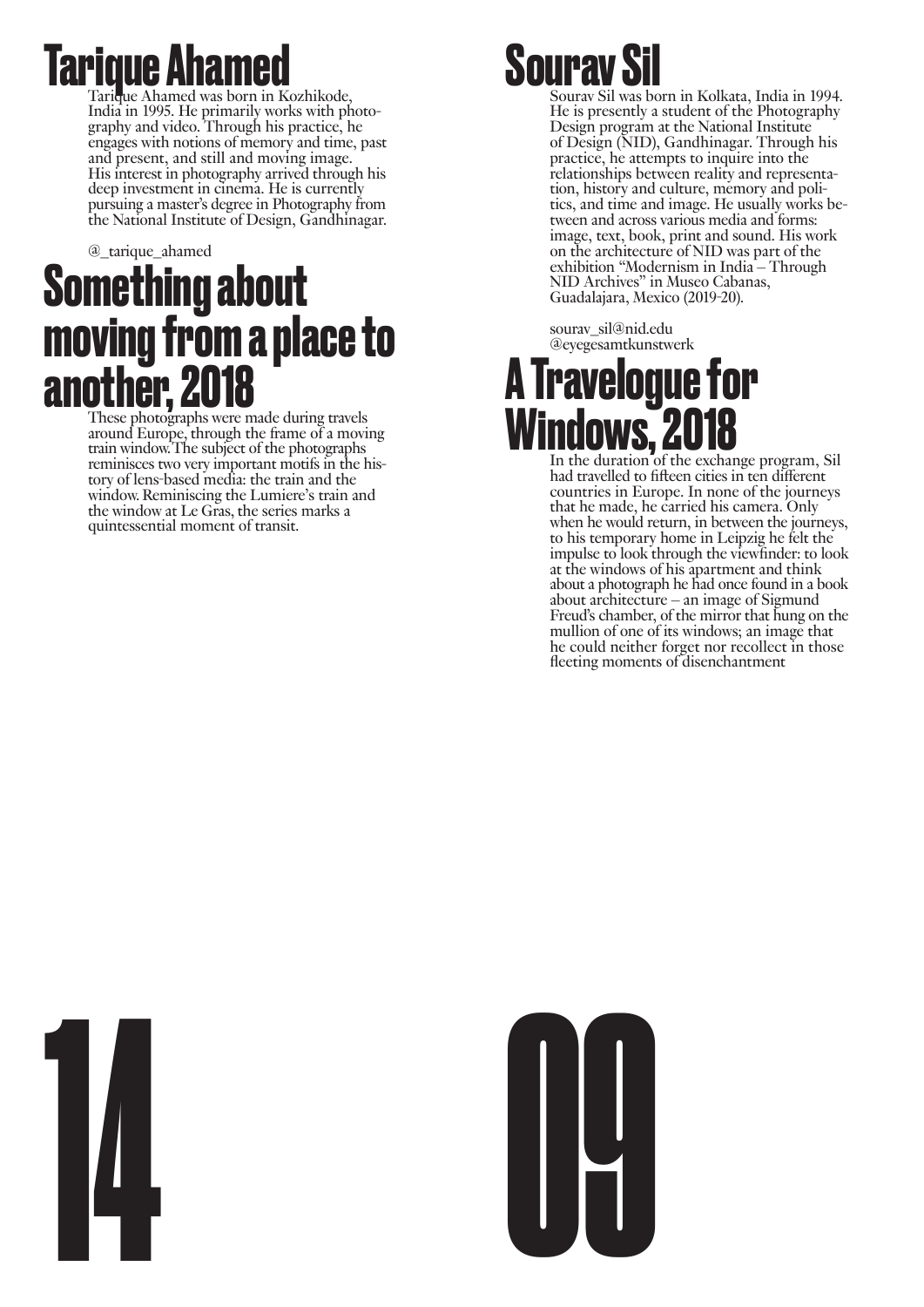

Swasti Bharti recently graduated from the National Institute of Design after pursuing a Masters in Photography and also briefly attended Hochschule für Grafik und Buchkunst Leipzig as an exchange student with a scholarship from Goethe Institute. She uses a multidisciplinary approach in all of her projects working with photographs, installations, texts, videos and projections. Since early 2018, she has been working on the project "Transient Mothers" that is a peek into the (mostly) hidden lives of surrogate mothers in India. Her research project "Es war einmal" was presented at the 25th European Conference on South Asian Studies held in Paris, July 2018.

@organichoneye



a few years ago when I lived in Germany. Walking through the city, in the chilly winters, I missed a certain someone's presence. I sheathed myself in the warm comfort of our memories together.

Memories of a life I once lived, in surroundings so similar, and feelings so familiar.

I wanted to be left alone. I wanted to feel lonely again, with him, even in his absence.

#### **Annette Kisling Ing Annette Kisling lives in Berlin and Leipzig. She**

studied at the art colleges in Kassel, Offenbach, and Hamburg. She has spent significant periods of time abroad in Zurich, Rotterdam, Paris, Marfa (Texas), Venice, and Bangalore (India) with fellowships as well as while conducting her artistic work.

In her photography series, she describes experiences with the architecture that surrounds her. Her particular focus is 20th-century modernity. Since 2009, Annette Kisling has been a professor of photography at the Academy of Fine Arts in Leipzig.

www.annettekisling.de

#### **Indian Institute of Management, Ahmedabad, 2019**

**Institute of Indology, Ahmedabad, 2019**